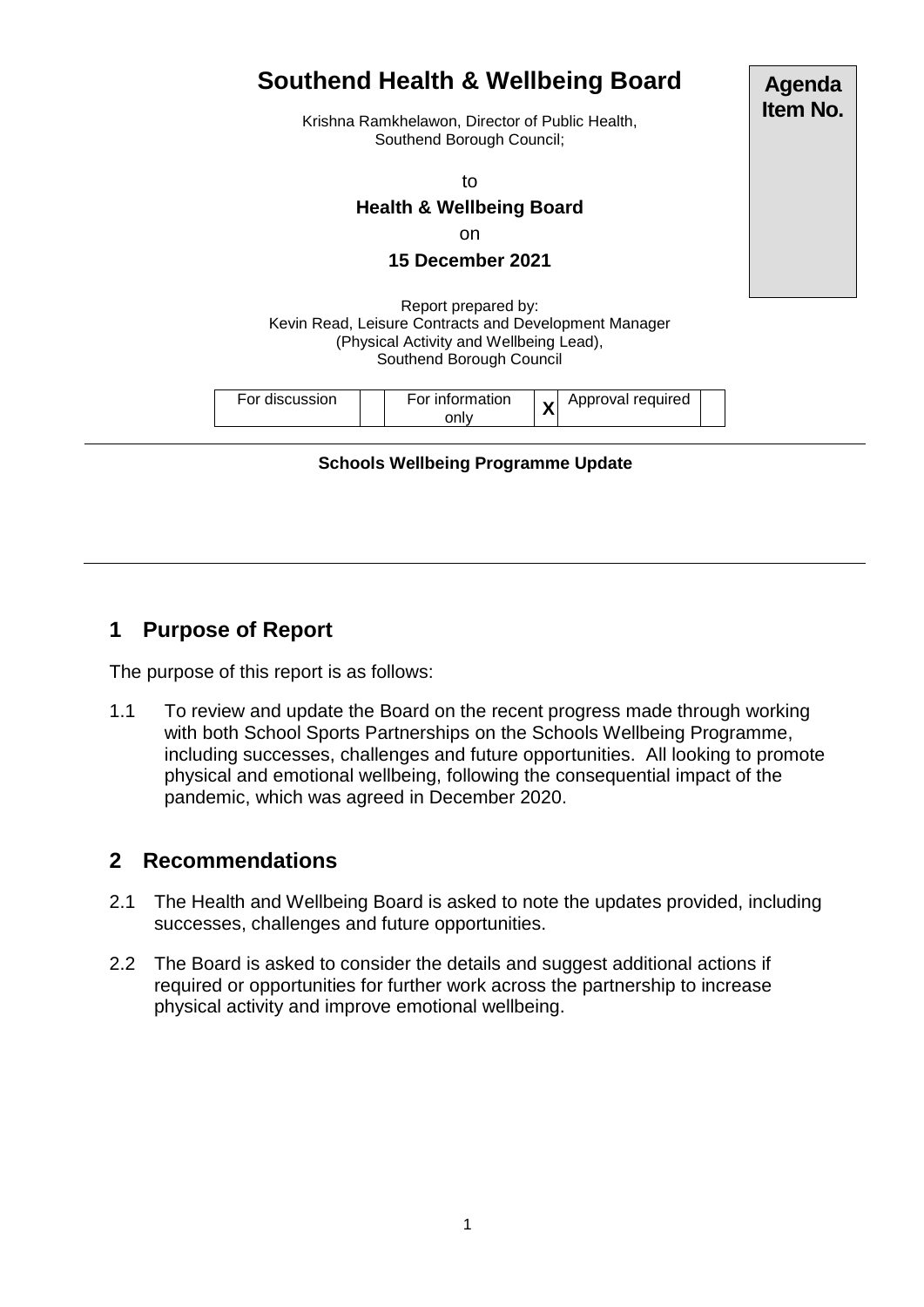# **3 Background & Context**

- 3.1 Physical inactivity is the fourth largest cause of disease and disability and is directly responsible for 1 in 6 deaths in the UK. The latest data from Public Health England highlights that 24% of adults in Southend are inactive, undertaking less than 30 minutes of physical activity a week. This puts them at a greater risk of developing a number of conditions including heart disease, cancer, obesity, diabetes, depression and dementia.
- 3.2 Inequalities are widening in obesity, excess weight and severe obesity across all ages and genders. Action across the child life course is essential to impact childhood obesity and enable positive behaviour change around exercise and other aspects of health. Children living with obesity are more likely to be obese in adulthood and thus increase the risk of obesity for their own children later in life.
- 3.3 9.1% of children in reception year within the borough are obese or severely obese. 19.5% of children in year 6 within the borough are obese or severely obese.
- 3.4 The Health and Wellbeing Strategy for Southend (2021-2024) provides a framework and action plan to support the long term vision for Southend to be a healthier, more active borough. Part of this will be achieved through making the participation in an active healthy lifestyle a social norm for people who live or work in Southend.
- 3.4 The coordinated work of the Health and Wellbeing Board links with strategic and operational need or partner agencies, along with Southend 2050, to address some of the consequential impact on physical and mental wellbeing of our young people.

# **4 Schools Wellbeing Programme Update**

4.1 Through consultation with our schools in Southend, the Schools Wellbeing Programme was established during the early part of 2021 (agreed in December 2020). The programme provides additional physical activity and emotional support, which continues to be valued in helping to cope during the pandemic. The Council in partnership with both School Sports Partnerships has offered the following additional wellbeing projects, which schools received:

#### 4.2 Embers the Dragon

An integrated home and school approach to developing literacy, wellbeing and resilience for children in key stage 1. This consists of 18 x 30 minute lesson plans directly linked to early years outcomes. This promotes emotional health and wellbeing, to help develop children emotional and physically.

So far, 23 infant, junior and primary schools within the borough, have registered and are taking part in this project. **5,400 pupils have taken part.** Schools have given positive comments about the project, as it has helped engage with their youngest pupils in the early stage of their learning and development.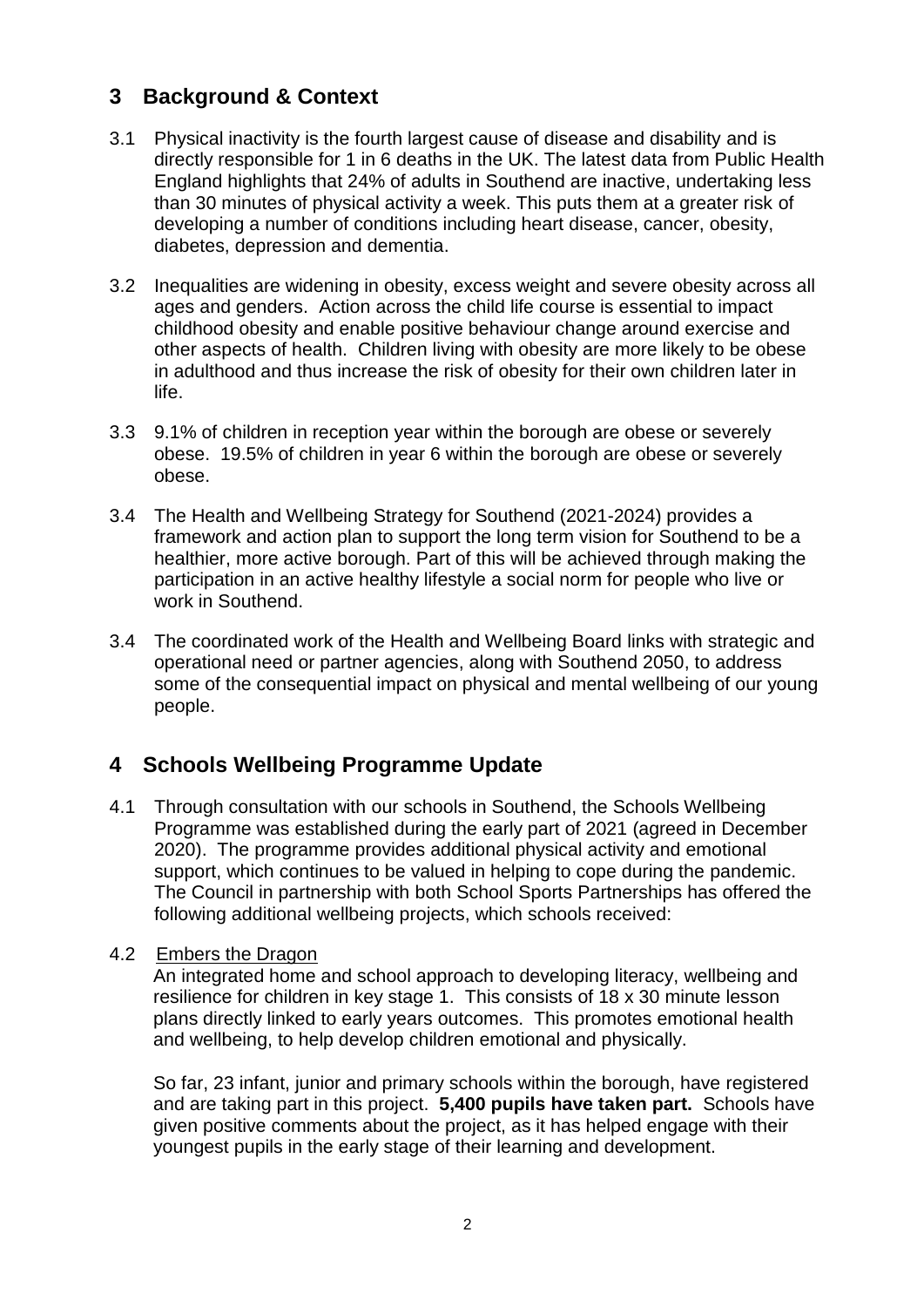### 4.3 The Children's Health Project

This project provides 4 main sections, which include, nutrition, lifestyle, mindset and movement / physical activity. There are ten topics within each of the 4 sections. Aimed at key stages 1 and 2. This meets the new expectations of relationships and health curriculum and the personal development criteria for Ofsted.

Every junior and primary school within the borough, have registered and are taking part in this project. **16,890 pupils have taken part**. This continues to be a success, as each section of the project stimulates pupils and links with different aspects of school life.

#### 4.4 Yoga 4 All

Yoga sessions are delivered to target mindfulness, relaxation and also breathing techniques, as a gentle form of physical activity. This is for all ages. There are also 2 x 90 minute sessions for school staff to access, to give them the basic knowledge on basic shapes and postures. Therefore, as well as the regular yoga sessions, the teacher training will allow teachers to provide additional yoga incorporated into the school day.

**15 schools have taken part so far**. The feedback is that children enjoy taking part, as it helps with their mindfulness and gives them a break from the school day.

#### 4.5 Milife Primary Champions

Teaching staff work with selected year 5 pupils, who become health and wellbeing advocates within their school. A ten-week challenge follows for 2 year groups, which focuses on physical activity and emotional wellbeing. Each child has a passport, to log their activities.

**13 schools have taken part so far**. The project has helped increase physical activity levels in the primary and junior schools.

#### 4.6 Bootcamp

Bootcamp style sessions delivered to those in key stages 2 and above. A variety of fun physical activity sessions are provided, with each session adapted to the age group and ability in question. Pupils develop in the following ways:

- $\checkmark$  Collaboration and communication.
- $\checkmark$  Perseverance and resilience.
- $\checkmark$  Initiative and motivation.
- $\checkmark$  Self-belief and confidence.

Through the benefits listed above, this has proved extremely popular. **34 schools have taken part, consisting of 4,110 pupils** experiencing bootcamp sessions.

#### 4.7 Sport and Physical Activity Courses

With lockdown and restrictions having a negative impact on physical activity, all key stages have the opportunity to access additional sport and physical activity courses. The exact offer was determined by the age group and space available, so schools decide what is best suited.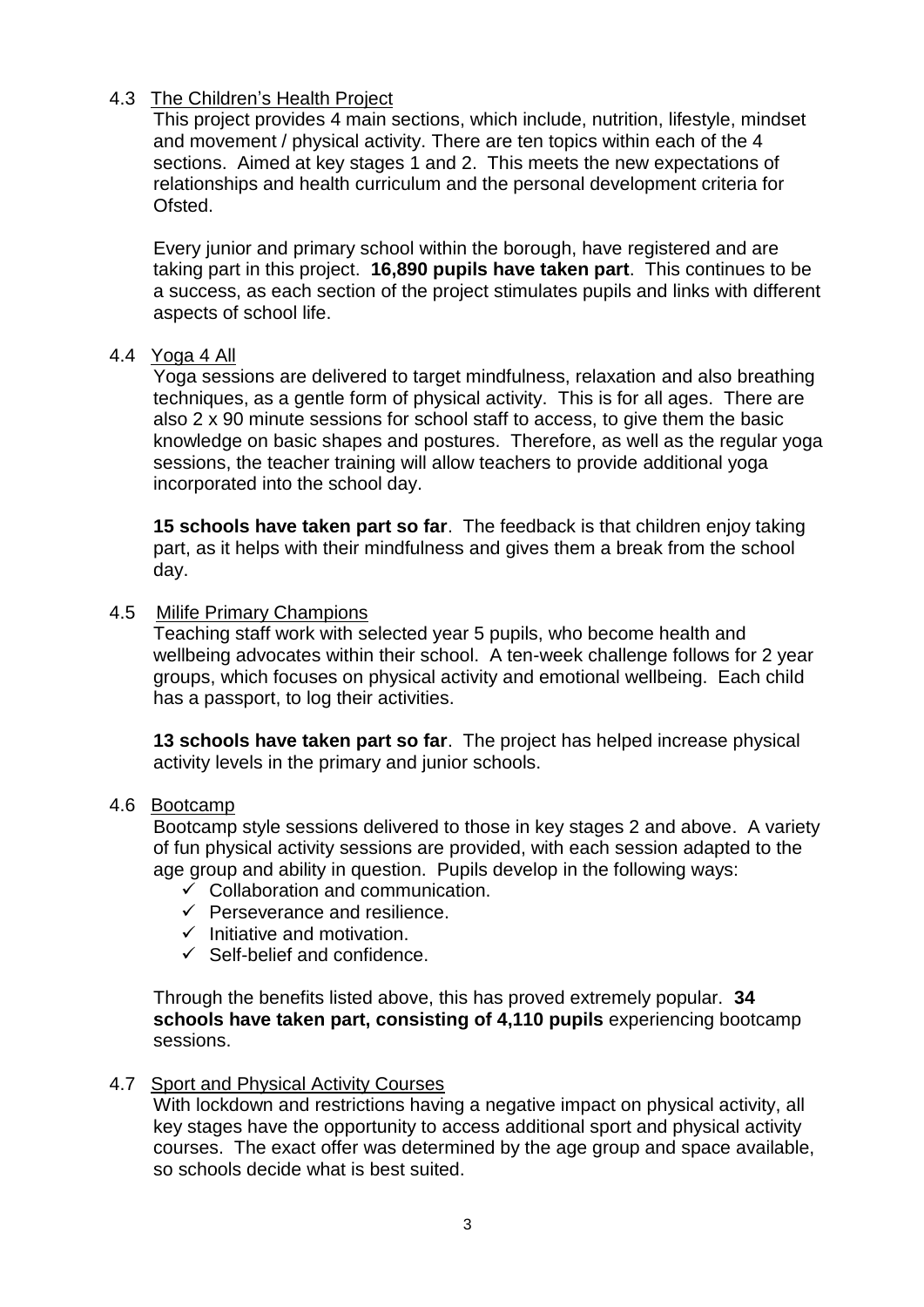**15 schools have taken part so far, with 1,020 pupils** taking part in additional sport and physical activity courses. It is anticipated that more schools and pupils will continue to participate during the months to come.

4.8 Emotional Support for Secondary School Pupils

Evolve Intervention to provide help for secondary school pupils who may be experiencing difficulties in managing the impact of the pandemic and the return to school. These difficulties could include anxiety, lack of motivation, low mood, friendship issues, amongst many others. There are different interventions available to each school, which include:

- One to one mentoring / coaching sessions
- Group work (focusing on building resilience)
- Remote one to one support (for pupils who are struggling to get back into school)

Due to the limited funding put towards this particular project, it was only successful in the short time it was delivered. Nevertheless, **12 secondary schools took part**, with each school seeing 12 of their pupils receive the support from the project. **In total, 144 pupils took part**. The feedback is that there are so many more young people in need of this type of support, who would benefit from this intervention.

#### **5 Reasons for Recommendation**

- 5.1 Increasing levels of physical activity in the borough and reducing levels of inactivity, will lead to improved health and wellbeing and help to reduce health inequalities. A healthy population will reduce demands on services and provide a healthier workforce to contribute to the economic prosperity of the borough.
- 5.2 Improving levels of emotional wellbeing in the borough, following on from the challenges posed by the pandemic and to help reduce inequalities in health and wellbeing.
- 5.3 Prioritisation of the action plan enables a more focused use of available resources to deliver the strategy.

#### **6 Financial / Resource Implications**

- 6.1 The strategy and associated action plan is being delivered within existing resources and in collaboration with partners.
- 6.2 The wellbeing programme, is funded by the Council (Public Health Grant) £50k and a contribution of £5k from ActiveSouthend.
- 6.3 There is an in kind cost for use of school facilities, as well as school teachers to be present and actively involved, where appropriate. The approximate cost comes to £92,400.

## **7 Legal Implications**

7.1 None at this stage.